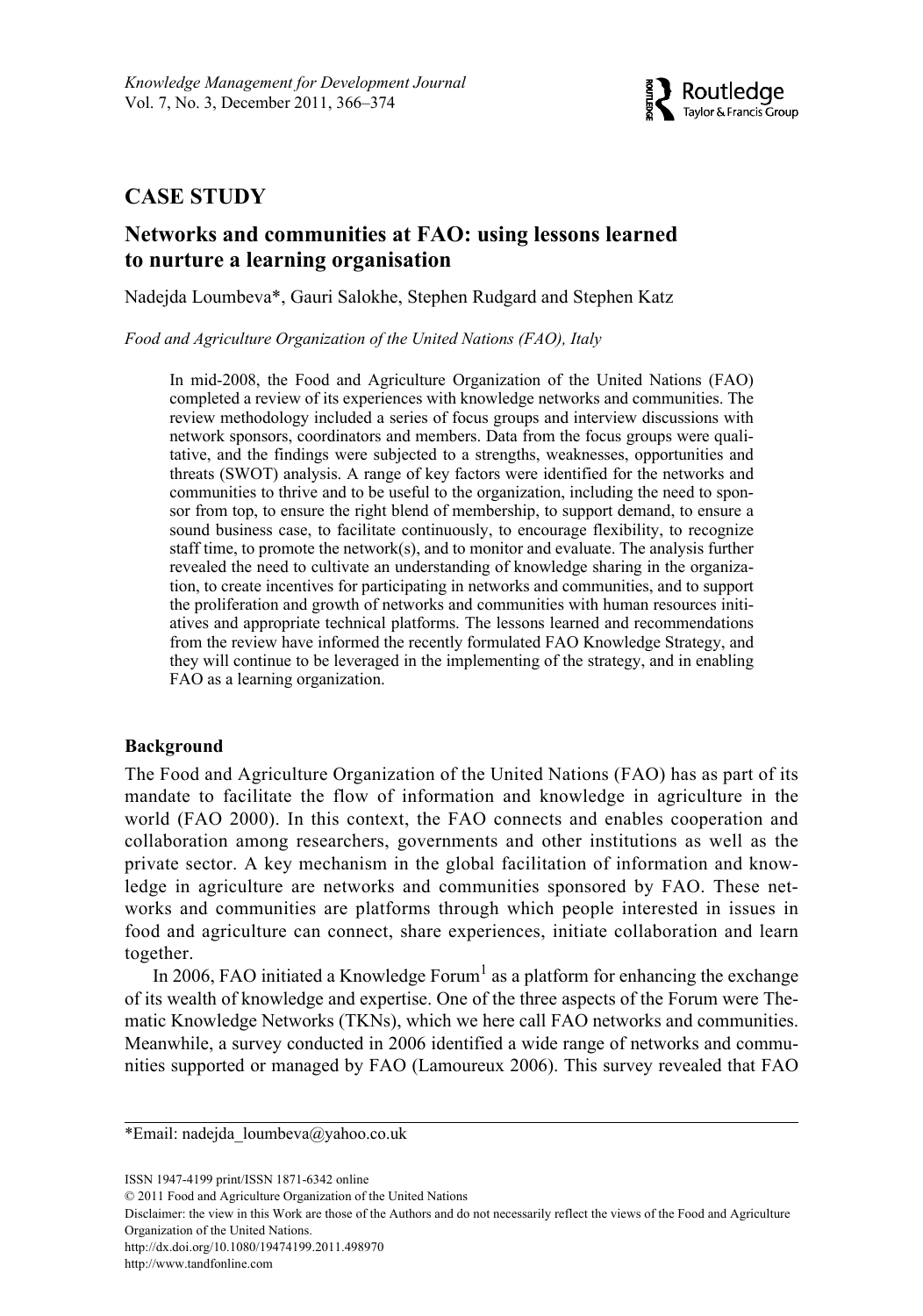networks and communities should better harness the experience and expertise of their members and be better supported by new technologies.

Following on this, a pilot phase lasting approximately 18 months undertook to enable, support and cultivate existing and upcoming FAO networks and communities. These networks and communities were meant to foster knowledge sharing, allowing network members to communicate and work more effectively together on common goals or outcomes. The networks and communities covered different thematic areas ranging from more normative subject-specific areas to task-oriented groups, and they varied both in complexity and in their membership profiles. Technical support and guidance were provided by the Office of Knowledge Exchange, Research and Extension (OEK). A profile of one of these networks, the Food Security and Nutrition Forum (see Box 1) illustrates the concept of a knowledge community in FAO terms.

#### **Review of the pilot phase**

To evaluate progress and success of the pilot phase, the OEK undertook a review of 15 networks and communities during December 2007 to May 2008. The purpose of the exercise was, apart from evaluating the experiences, to identify the lessons learned and future challenges and then be in a position to use those to nurture a learning organization at FAO. For review purposes, the definition (see Box 2) of a network and community was used to guide and direct the process. This definition was nevertheless open to interpretation depending on what was emerging during the review process.

The review was carried out through focus groups and interviews as these do not take much time to conduct and provide rich qualitative data to work with. Five focus group sessions were conducted with sponsors (senior officers who are promoting the creation of a network in their areas of work), coordinators (those who create, facilitate and are responsible for day-to-day running of the network) and members (a total of 30 people) of existing FAO networks and communities.<sup>2</sup> One-on-one interviews were also conducted in some cases to complement focus group data. Both internal and external networks and communities<sup>3</sup> took part in the exercise. All who took part in the focus groups and interviews were working at FAO.

All focus group participants and interviewees were asked questions under the following categories: network purpose, membership, participation, facilitation, return on investment, resources available, technical support solutions, network promotion, and suggestions for improvement. Responses to these questions were noted during the focus groups and interviews. The identity of respondents was kept private.

The data gathered via the focus groups and interviews was put through a strengths, weaknesses, opportunities and threats (SWOT) analysis. It was thought that a SWOT would be the most appropriate approach to the analyses as this yields a multidimensional pattern of results based on which it is straightforward to derive recommendations. In this way, the main messages that emerged informed a set of recommendations for organizational change.

#### **Findings: strengths and weaknesses**

During the focus groups, questions were asked of the participants that yielded a number of perspectives pointing to positive aspects (strengths) and not so positive aspects (weaknesses) of FAO networks and communities. These perspectives always referred to matters that are internal to FAO as an organization and reflected approaches, behaviours and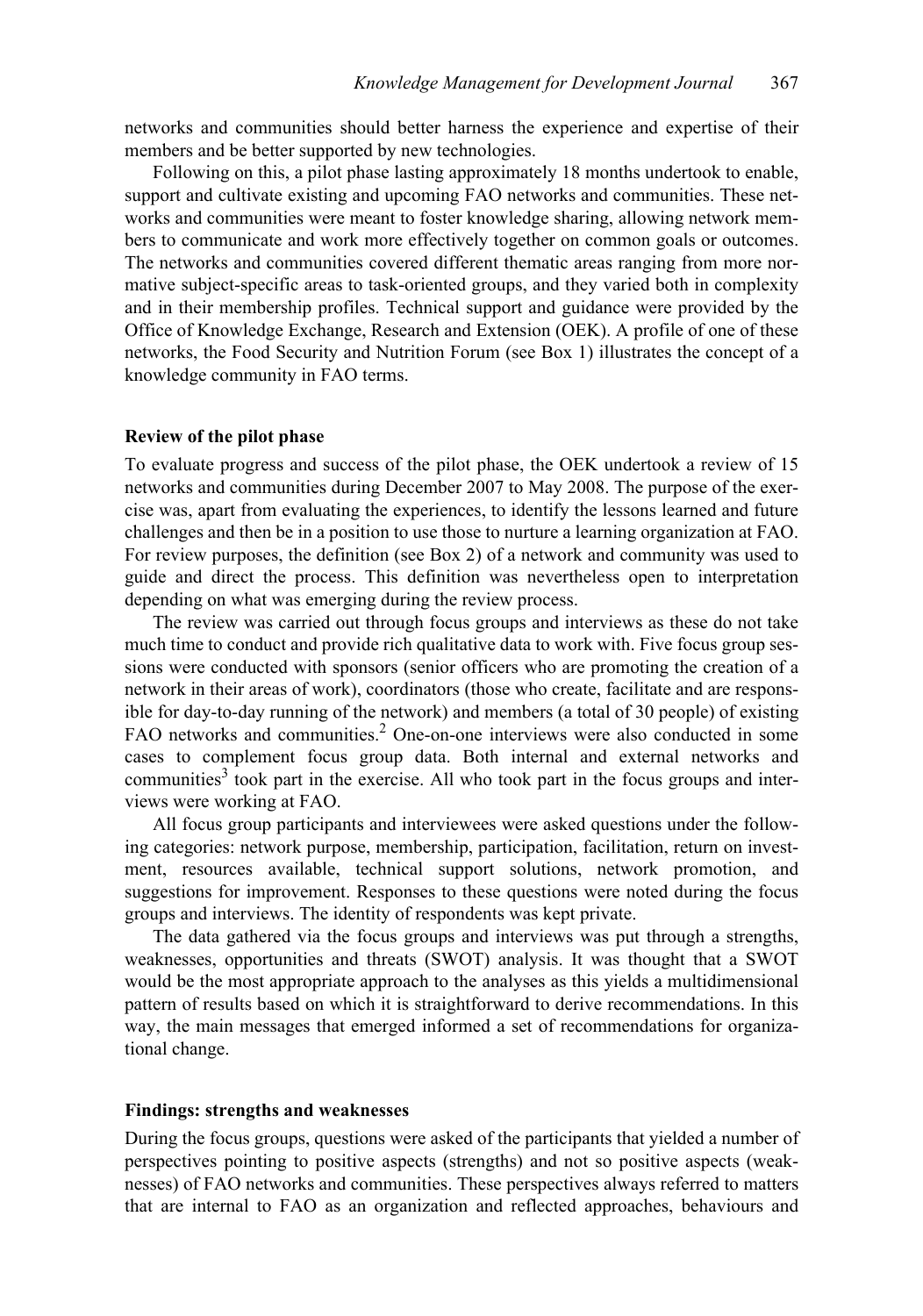# **Box 1. Food Security and Nutrition (FSN) Forum**

The Forum was opened in October 2007 to inform strategy and policy on key global food security and nutrition issues, in order to enhance the lives of rural populations and contribute to the growth of the world economy. The Forum addresses FAO's role as a convener, providing a neutral platform for knowledge exchange and discussion of current issues related to food security and nutrition in a range of contexts. The Forum has also provided access to FAO's knowledge on current food security and nutrition issues.

**Membership:** Membership of the Forum has been continually expanding, standing at around 1600 members (December 2009) from 140 countries (31% from Africa, 27% from Europe). Around 27% are from UN/intergovernmental organizations (including 180 from FAO headquarters and decentralized offices), and there is significant representation from governmental organizations (10%), academic/research institutions (30%), non-governmental and community-based organizations (20%), and the private sector (c. 5%).

## **Outputs (December 2009):**

- The Forum's principal facility is its website and accessible to members and non-members at: http://km.fao.org/fsn/.
- In December 2009, more than 700 documents/publications have been shared on the FSN Forum website, of which about 60% are from FAO.
- To date, a total of 49 topics have been selected and discussed on the email discussion list. The discussions have been moderated, with messages from members filtered and combined into periodic digests. A total of around 1000 postings have been disseminated. Around 200 members contributed regularly to the discussions, with significant representation from all regions. When a topic has been closed, the Introduction, Proceedings and Summary are published on the Forum website in English, Spanish and French. Summaries are disseminated through other websites such as Development Gateway and Eldis.
- A Policy Brief was prepared on 'Nutrition education: essential but often neglected'. The Brief was published on the Forum website. A booklet with summaries of the first 44 discussions will be published in January 2010.
- A total of 10 newsletters and around 300 separate items of news on current issues have been disseminated from the Forum website and the email list.
- The Forum secretariat has responded to members' requests for specific information on food security and nutrition issues, and members have expressed their views on the Forum activities.

**Feedback:** In a survey of a sample of Forum members (May 2008), most (59%) stated that they regularly read the Forum postings but did not contribute to the discussions, 24% indicated they both read and contributed to the discussions and 17% indicated they did not regularly read or contribute. Some 65% of members stated that the Forum definitely contributed positively to their work; 28% stated that it contributed somewhat, and 7% stated that the Forum had not contributed to their work to date. Members have indicated that the Forum's benefits have been providing access to up-to-date information on current priority issues; access to diverse practical expertise from many countries; guidance from experts on policy/ technical issues; enhancement of their awareness of key food security issues and stakeholders' opinions; and understanding of the complexity of food security and nutrition challenges 'on the ground'.

**Conclusion:** The FSN Forum has: (i) addressed the mission and purpose of FAO as a convenor and source of knowledge for external audiences, and (ii) enhanced the effectiveness of the Forum's individual members (inside and outside FAO). The Forum has raised the profile of FAO in the area of food security, increasing availability of FAO's relevant knowledge. Within FAO, the Forum has improved knowledge exchange between disciplines and units.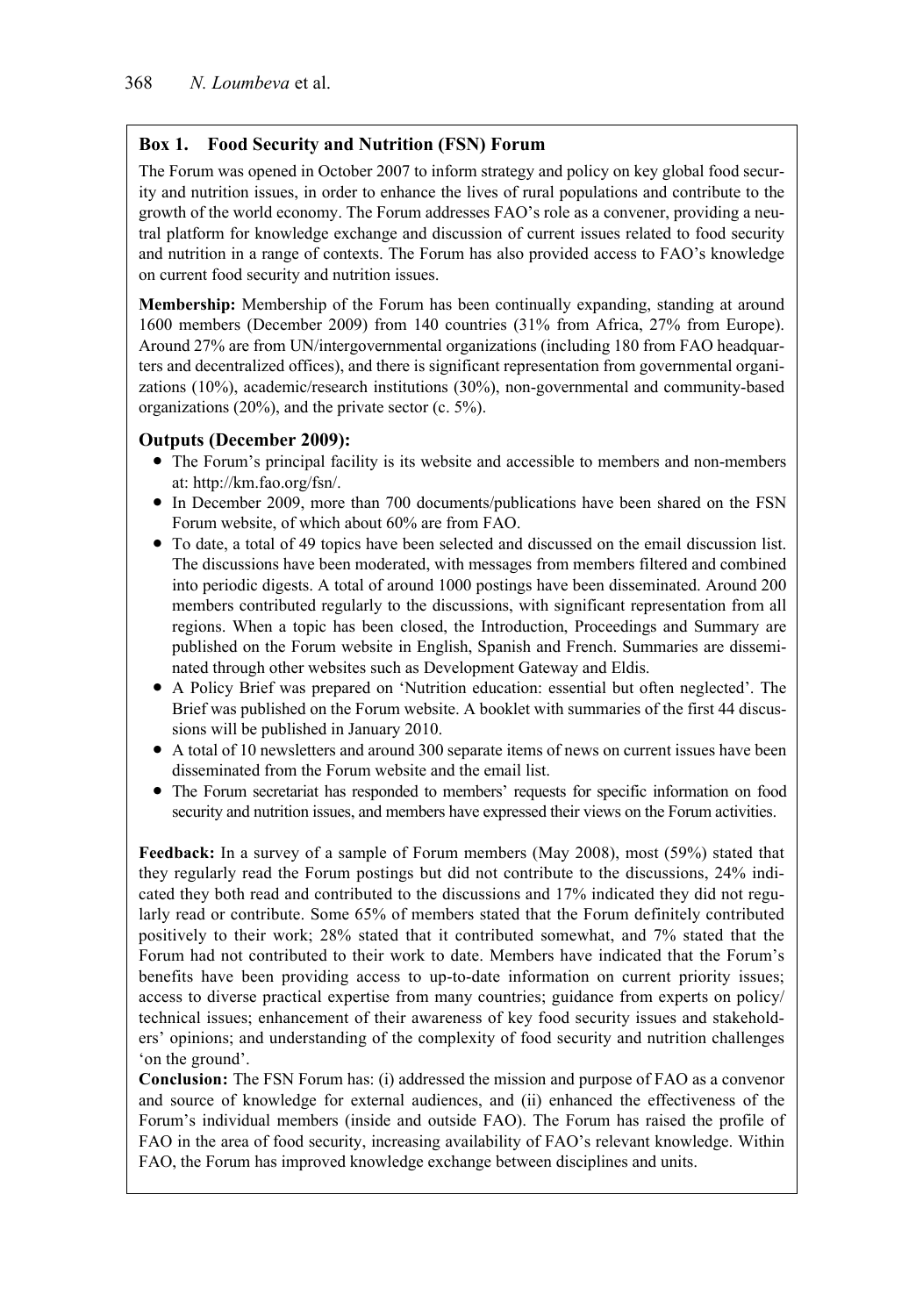### **Box 2. Definition of a Thematic Knowledge Network**

A Thematic Knowledge Network (TKN) comprises the interaction between peers in a Community of Practice (CoP) on specific issues and involves the sharing of resources and experiences, as well as mutual assistance in solving problems. The interactions are many people to many. TKNs exist in various forms in terms of the membership of the CoP (internal staff and/or consultants and/or external) and timescale (continuous or time-bound). TKNs may perform a wide variety of functions for CoPs with common interests: evolving knowledge around one or more technical disciplines; enabling management of tasks (e.g. projects) or resources; enhancing working relations between team members; and enhancing quality standards in technical or operational work.

circumstances that positively or negatively impacted the networks or communities effectiveness. The following section discusses the strengths and weaknesses organized by three main themes (participation, support technologies and culture) emerging from the SWOT analysis.

### *Participation*

The focus group discussions and analyses revealed that *external* knowledge networks and communities are characterized by vibrant and enthusiastic participation. In other words, networks and communities sponsored by FAO addressed a real need to share knowledge and learn about matters in agriculture, globally. Their members, predominantly outside of FAO, were motivated to participate, and share and learn as part of the network. They had ownership of the process and wanted to sustain it and see it grow.

On the other hand, the analysis revealed that networks *internal* to FAO had mostly poor exchange and activity with the exception of one which was entirely bottom-up and informal. It was felt that FAO staff who are members of these networks would not normally take part in discussions because these were perceived as merely adding to their workload rather than adding value. In some cases, it was felt those who work in the FAO did not feel a real need to network in order to do their jobs well, and are not familiar with the tools.

### *Technologies*

Participants (mostly network sponsors) said they had spent considerable time on elaborating the technology solutions supporting their networks. In general, it was apparent there were too many technologies (some better integrated in the FAO than others) to foster networks and communities, and such a proliferation was confusing.

It was also evident there was a lot of freedom in adopting technological solutions, such freedom having positive and also not so positive repercussions. Positive because flexibility in choosing an appropriate platform is key in meeting network and community needs. Not so positive because lack of coordination among the technological solutions being adopted forces each to disconnect from the rest. Clearly, if there were to be better coordination among the different solutions being adopted, then this would encourage networks and communities and be potential for cooperation among different initiatives. Such a coordination would also strengthen knowledge networking within disciplines between headquarters and the decentralized offices, and networking between subject-related silos, where multi-disciplinary work is called for.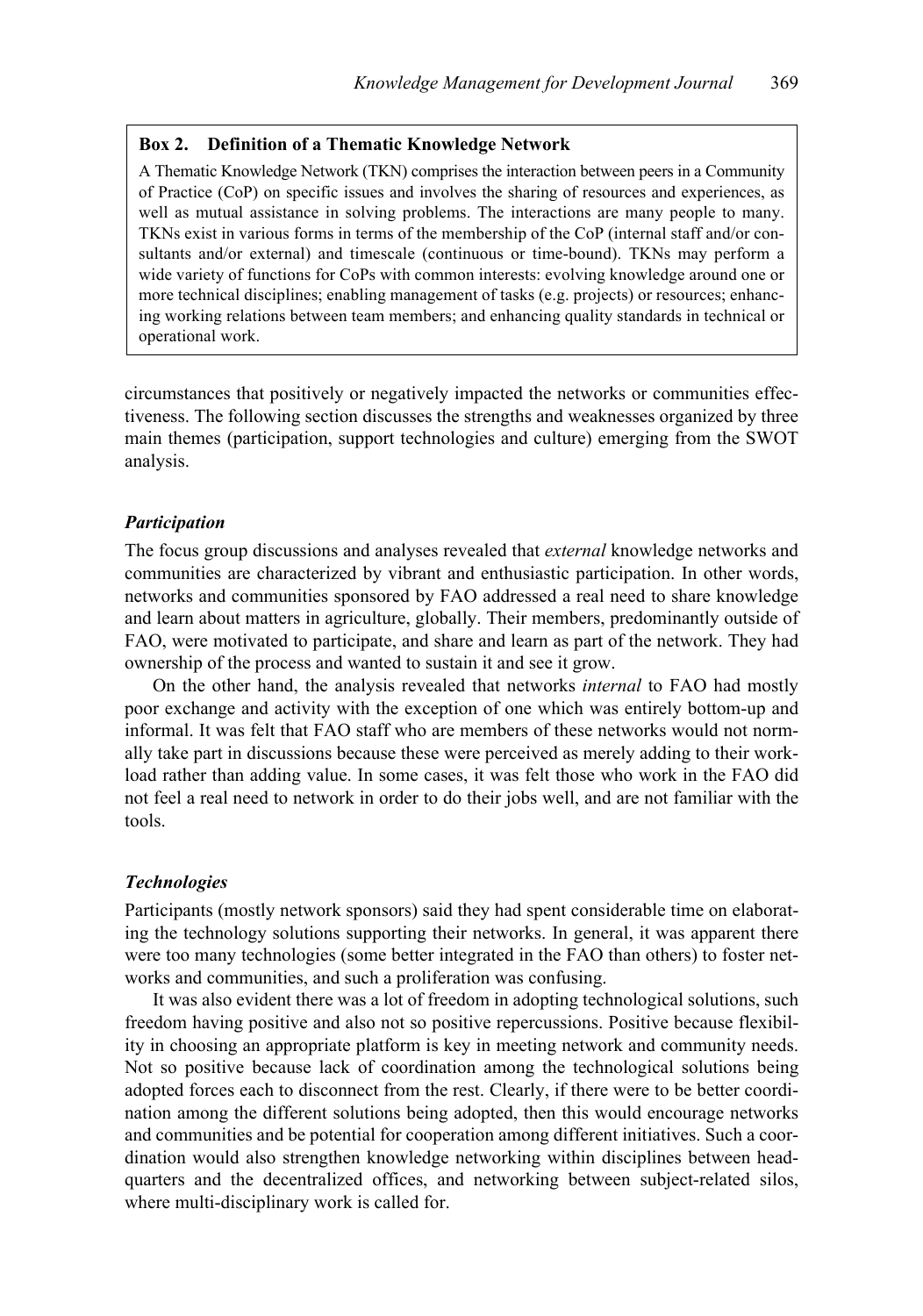# *FAO culture*

During the focus group meetings, network sponsors focused on the technologies supporting their networks, while network coordinators and members identified issues related to the culture of FAO which were hindering them from deploying their initiatives. The two principal cultural factors were *lack of positive recognition of work achievements* and *reluctance to work together*. Clearly, the two were linked. All participants also acknowledged there is varied understanding in FAO of what is knowledge management and sharing, what are networks and communities, why they are useful and what it takes to cultivate them. Such lack of understanding had been leading to networks and communities struggling or failing. For networks and communities to work at FAO, there should be appropriate knowledge management and sharing approaches, practices and processes that promote, encourage, use and evaluative knowledge networks and communities as part of work systems and that inspire people to lead positive change in the organization.

## **Findings: opportunities and threats**

During the focus group meetings, questions were asked of the participants that yielded a number of perspectives pointing to areas of network and community expansion, growth and development (opportunities), and areas where networks and communities might fail both themselves and the organization (threats). These perspectives referred mostly to matters that are internal to FAO as organization. They reflected approaches, behaviours and circumstances that positively or negatively impacted the networks or communities future and course of development. Some of these opportunities and threats were clearly articulated, while others were extrapolated based on participants' comments.

The following section discusses the threats and opportunities organized by the four main themes (FAO reform, human resources, positive culture and networks and communities momentum) emerging from the SWOT analysis.

# *FAO reform*

FAO has been undergoing a reform process since 2005 aiming at improvements throughout the organization. The process has been further energized by an Independent External Evaluation of FAO which took place in 2007. The SWOT analysis highlighted the risk of the FAO reform not enabling an organization that nurtures and encourages knowledge sharing and networks and communities. Instead of enabling new approaches, processes and understandings of the work of FAO, and in particular those that encourage learning and innovation, the FAO reform could merely institute a new set of bureaucratic disincentives. This would be particularly likely if the reform was too focused on structure and not enough on process and approaches.

## *Human resources*

Another risk to networks and communities not becoming an integral part of the work of the organization is if these were seen as an end in themselves rather than as a means to an end. In this sense, a related risk to networks and communities at FAO would be an insufficient continuity in human resources in general, and in the particular context of networks and communities. Vital components of a knowledge network are its facilitator and/or moderator, and yet too often short-term staff, or volunteers, are hired for these roles, rather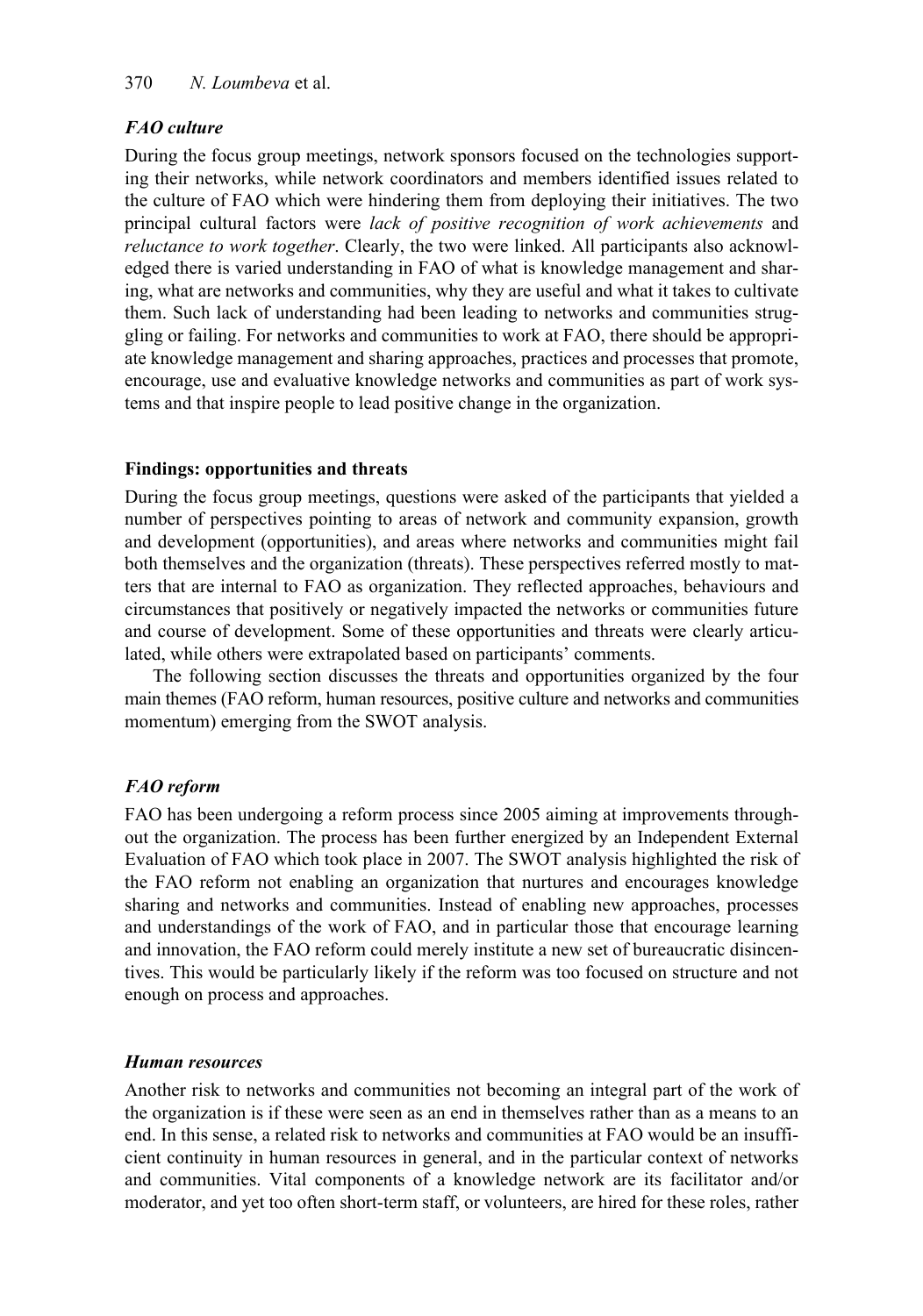than using core staff with experience and motivation. At least in part this could be due to the fact that networks and communities are not seen as core to how the FAO works. This tendency in FAO, if prolonged or even institutionalized, would lead to networks and communities failing once the individuals involved leave the organization. Interested groups of staff would need to be involved with each network or community to provide the necessary continuity and avoid the risk of knowledge 'leakage' when a network/community support person leaves the organization.

### **Positive culture**

At the time of the review, FAO was at a key point when it could embrace networks and communities in terms of their underlying philosophy, approaches and support requirements. This could set the organization on a road of continuing and positive change. For example, one network, the FSN Forum network, had been considerably contributing towards FAO fulfilling the role of a convenor on issues and policies of food security and nutrition in the world (Box 1). In this way, this network has been creating conditions for a positive and lasting change to the way this topic is treated by FAO and its partners. Furthermore, this network had been concretely contributing towards FAO being a facilitator in information and knowledge flow in the domain of agriculture in the world.

Allowing for appropriate changes in approaches, processes and behaviours supportive of networks and communities could make a big difference to the entire organization. The analysis of strengths and weaknesses showed that networks and communities at FAO need a supportive environment. People with interests in issues of strategic importance should be able to fully exploit the opportunities of coming together in networks and communities to learn and act. In addition, networks and communities at FAO need appropriate technological support which is another opportunity that could be leveraged. Having the right technologies in place (technology being a very tangible thing) could quickly make the benefits behind networks and communities more visible and enticing to people.

There is also a need to establish systematic monitoring and evaluation of FAO's networks and communities. This would enrich the understanding of good practices in enabling and cultivating networks and communities at FAO and contribute to their positive and continuing evolution.

### *Momentum*

The SWOT analysis revealed the need to build on the experiences gained and momentum generated through the networks that were part of the review. These networks had been successful in drawing a large membership base and generating a lot of enthusiastic interaction among staff and external participants. It was felt people should be encouraged to form and participate in networks and communities, as well as trained on knowledge sharing tools, approaches and facilitation. In particular, the lessons learned from the reviewed knowledge networks should be used to inform emerging networks. This should build on interested support and sponsorship, rather than directives; it should be facilitating what is seeking to emerge rather than directing this in a top-down way. Importantly, there had been a growing realization at FAO of the need to work together as 'knowledge organization' which in itself is an opportunity on the basis of which to engage, communicate and act. Building on this growing understanding with workshops, seminars, and case studies, as well as trusted and appropriate leadership, was what FAO should do.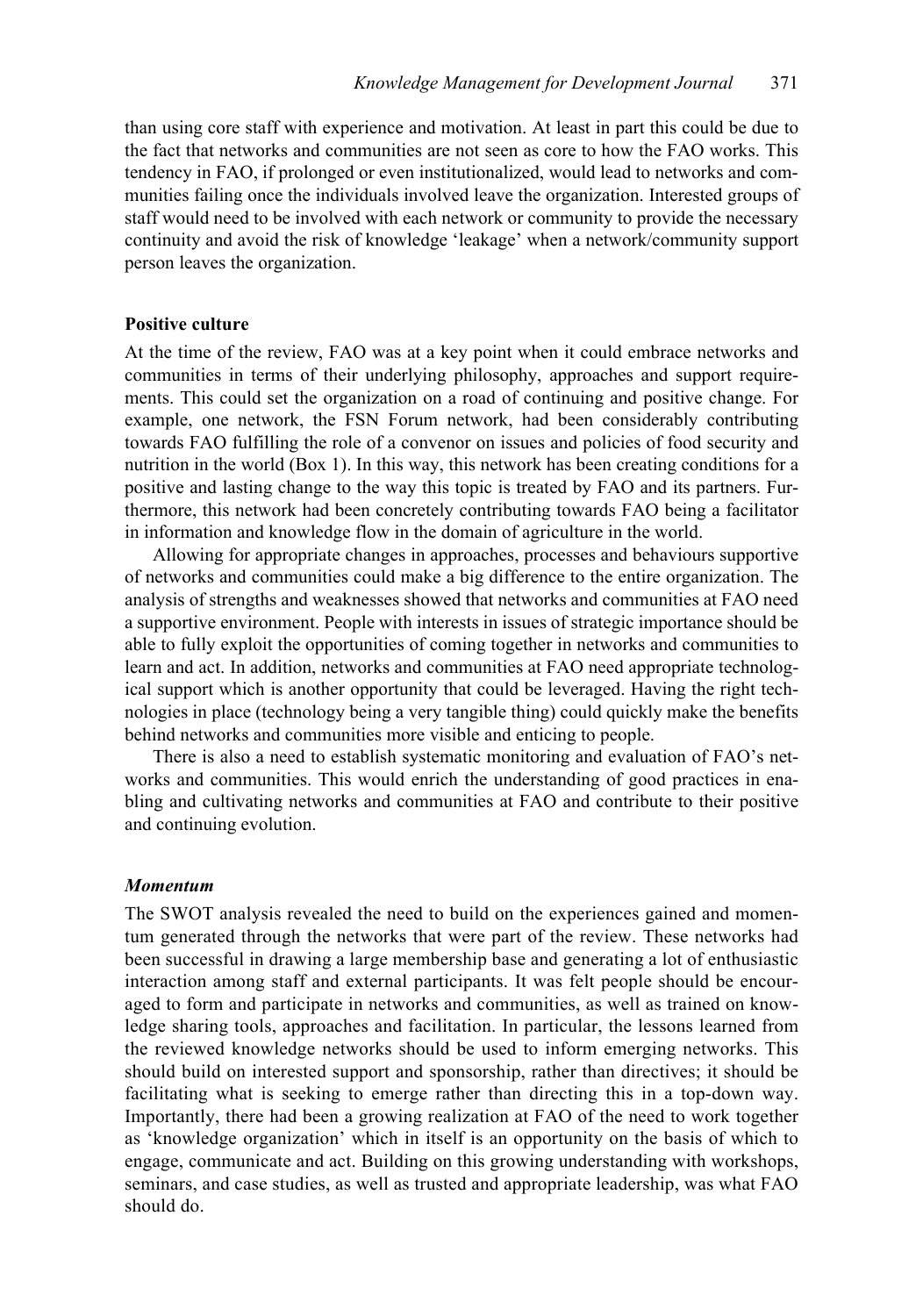# **Recommendations**

The analysis of FAO networks and communities' strengths, weaknesses, opportunities and threats led to the development of a short list of recommendations for future knowledge network and community activities at FAO. The recommendations for cultivating a knowledgesharing culture and systems at FAO which are essential for network and community initiatives are:

- In the organization, an understanding at all levels for the essence, principles and challenges of knowledge sharing, and specifically in the value of knowledge networks and communities, should be continually cultivated. It is the responsibility and interest of all to cultivate such an understanding. Special emphasis should be placed on developing these approaches in decentralized offices.
- There should be incentives such as incorporation of knowledge management into professional competencies and job descriptions. Training could also be offered to develop staff awareness and skills in key areas such as facilitation. Hierarchical and procedural barriers should be addressed in the wider context of the corporate knowledge strategy by encouraging, enabling and cultivating an open and collaborative work environment.
- There is a particular need for a corporate technology platform, or a set of synchronized platforms, to be made available for on-demand development of solutions to support knowledge networks. This platform should address the interest in exploring new (social) media. There should also be a coordinated programme for deployment of the platform that will ensure adequate awareness and training.

Following are seven recommendations for cultivating networks and communities from within and in the FAO context.

- (1) *Sponsor from the top*. Sufficient resources (human and financial) should be provided for the enabling, cultivation and sustainability of networks and communities. Additionally, there should be awareness of the important contribution that networks and communities can make to improve the Organization's performance, and provide appropriate support to staff enabling and cultivating networks and communities and/or supporting them in some other way. Awareness of what the 'right' approach to supporting networks and communities in terms of leadership, staff development, and resource requirements is also needed at all levels, as well as understanding that everyone has a role to play in the learning process.
- (2) *Ensure the right blend of membership.* Membership should where possible be at least partly external. While the 'membership blend' is important, it does not necessarily account for success. Several informal communities of practice internal to FAO do work well.
- (3) *Support demand.* Networks should be created as a response to a real and articulated need of an identifiable group of people sharing the same interests, rather than in a top–down way. The views of staff should be considered and respected in this regard.
- (4) *Ensure the business case.* Consultations should be organized with members of potential networks and communities, to establish the business case for the network and community before this is set up. This will help to ensure buy-in from the members and continued motivation and interest.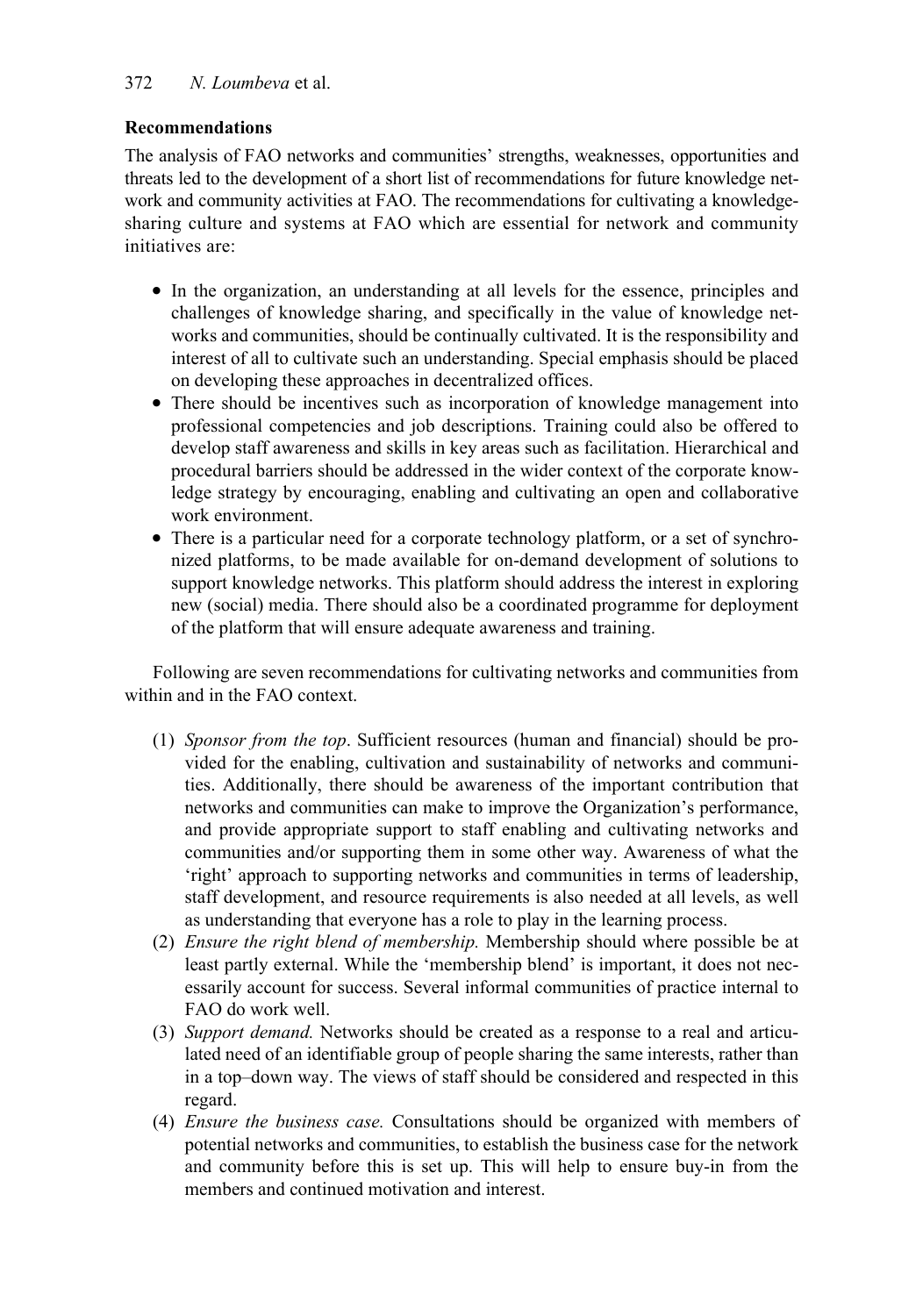- (5) *Facilitate continuously.* Facilitation is key and should be provided in accordance with the needs of the network and community. In order to be able to do so, more staff need to be trained in facilitation and in particular online facilitation which is key when cultivating networks and communities supported by an online platform.
- (6) *Recognize that one size does not fit all.* Appropriate methodologies and technologies should be selected for different types of networks and communities. Resources need to be allocated to train and enable staff involved in knowledge networks and communities to encourage, support and cultivate them, including preparation of guidelines and development of technology. One size does not fit all, and so flexibility and openness in choosing platforms and deciding on communication and facilitation patterns is key.
- (7) *Recognise staff time.* There should be sufficient recognition for the contribution of any member of staff towards the success of knowledge networks and communities. Incentive mechanisms need to be in place to ensure that all people in the Organization reach out within and between their silos and start sharing information and knowledge among themselves and with other FAO stakeholders.

To implement both sets of these recommendations, the review with its findings has now been integrated into the FAO Knowledge Strategy, to enable a comprehensive and strategic corporate approach building on the exercise. From there, the review recommendations will be implemented as part of implementing the Strategy. In this process, it has been important to engage in consultation with groups of stakeholders so that all levels in the organization feel part of and own the process. Such ownership will support real corporate change in the context of the wider Knowledge Strategy.

### **Conclusions**

The review of FAO networks and communities has enabled some key lessons learned about cultivating networks and communities within and from within the FAO context to emerge guiding the organization on its path of learning organization. It is the intention of the organization to keep learning from its experiences with networks and communities and constantly adjust its course in order to ensure its role of a global facilitator of knowledge and information in the area of agriculture is effectively and continually fulfilled.

### **Acknowledgements**

This review was carried out in collaboration with Lucie Lamoureux and Kristin Kolshus. The results are based on focus groups and interviews and we would like to acknowledge everyone who participated.

### **Notes**

- 1. FAO Knowledge Forum http://www.fao.org/knowledgeforum/.
- 2. The following networks took part in the exercise: AGROVOC e-Agriculture, Ask FAO, Bioenergy, Facilitation (BlueBar), FAO Representatives Network, Food Security and Nutrition (FSN) Forum, Food Security, Nutrition and Livelihoods Network, Integrated Food Security Classification System (IPC) Online Conference, Global Partnership Initiative for Plant Breeding (GIPB), Negotiation, One UN, 'Solution Exchange', Urban Forestry, WebAgris.
- 3. Internal networks/communities have members from within FAO only, external networks/communities from within and outside FAO.